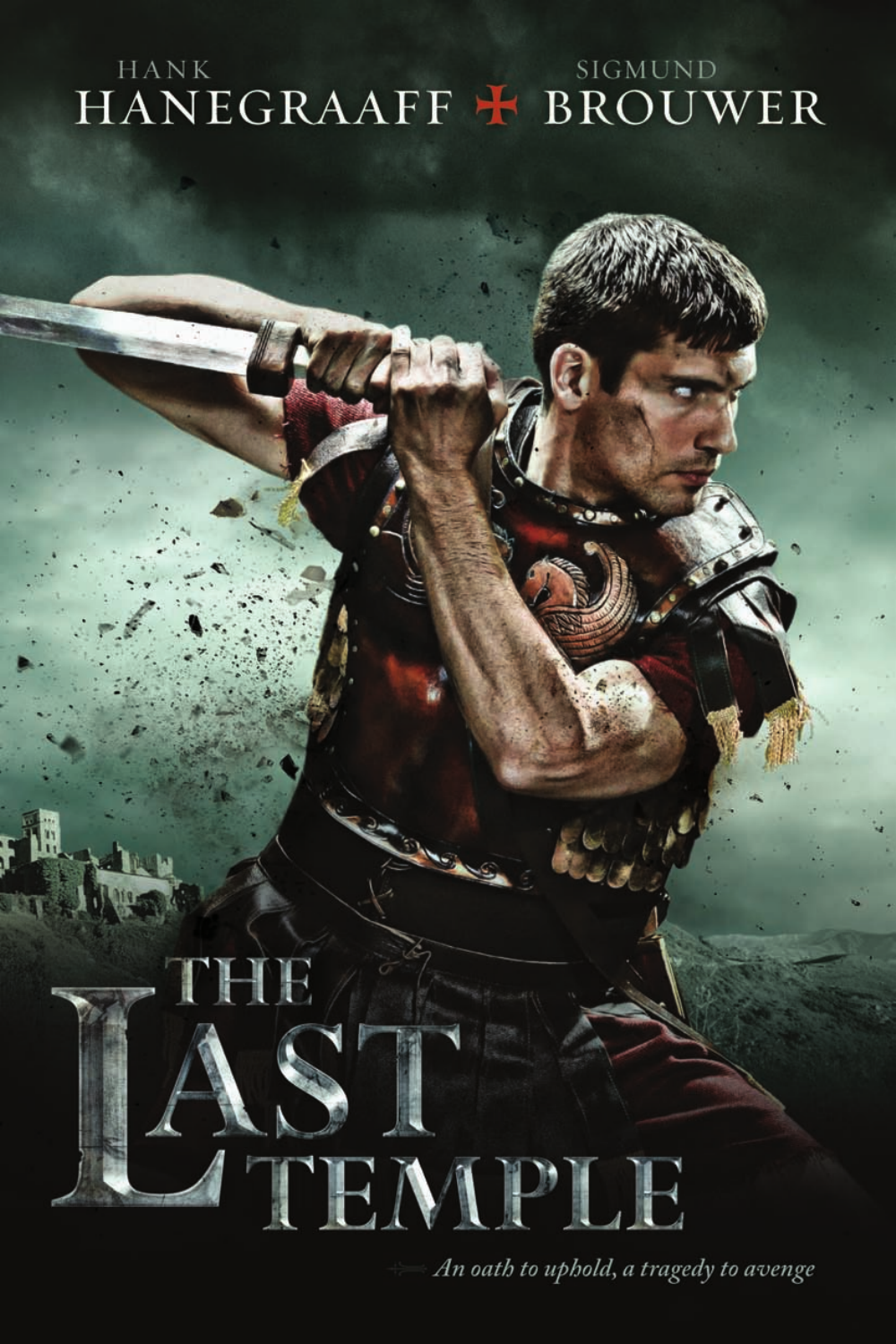*An oath to uphold, a tragedy to avenge*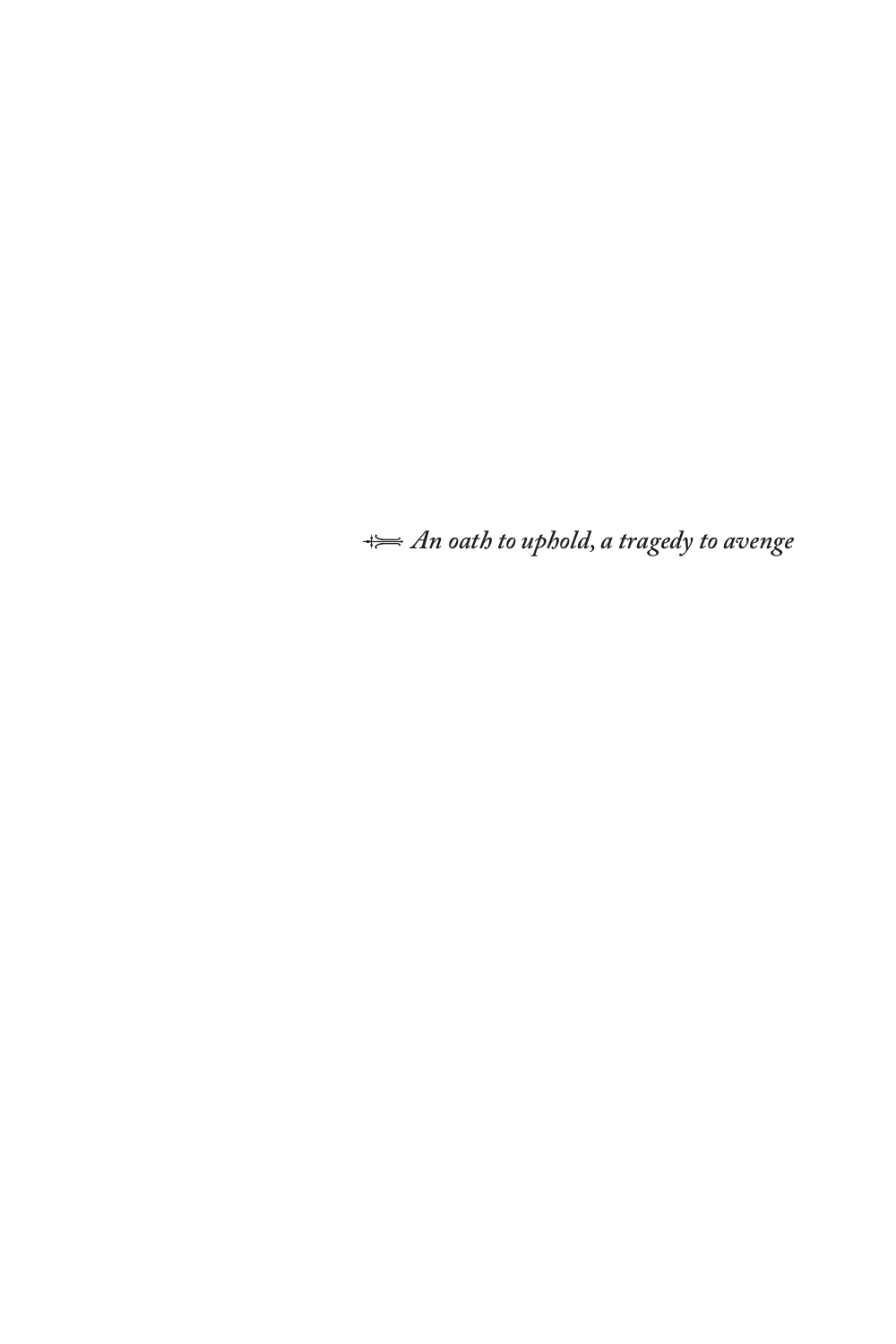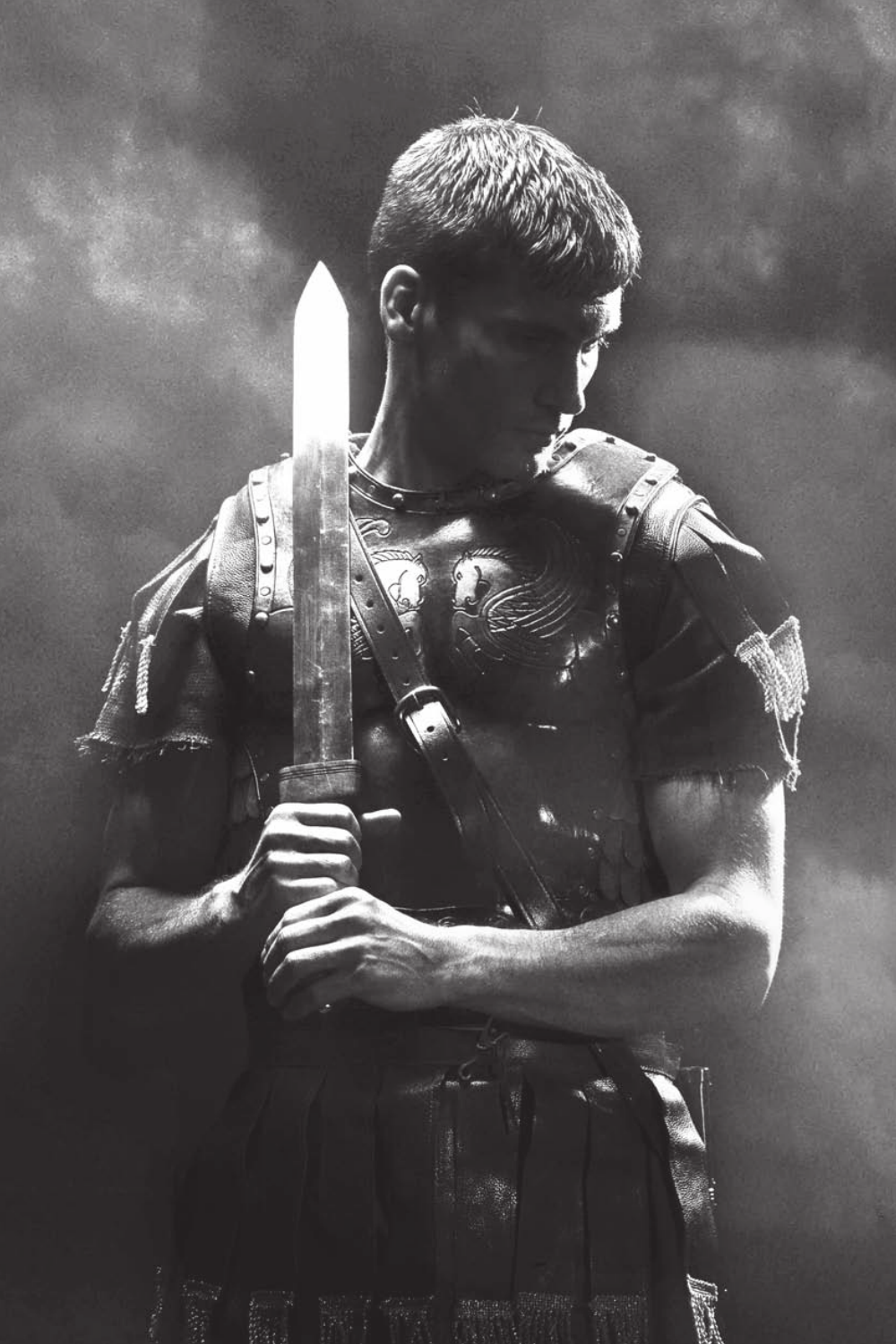HANK hanegraaff SIGMUND brouwer





TYNDALE HOUSE PUBLISHERS, INC. c arol stream, illinois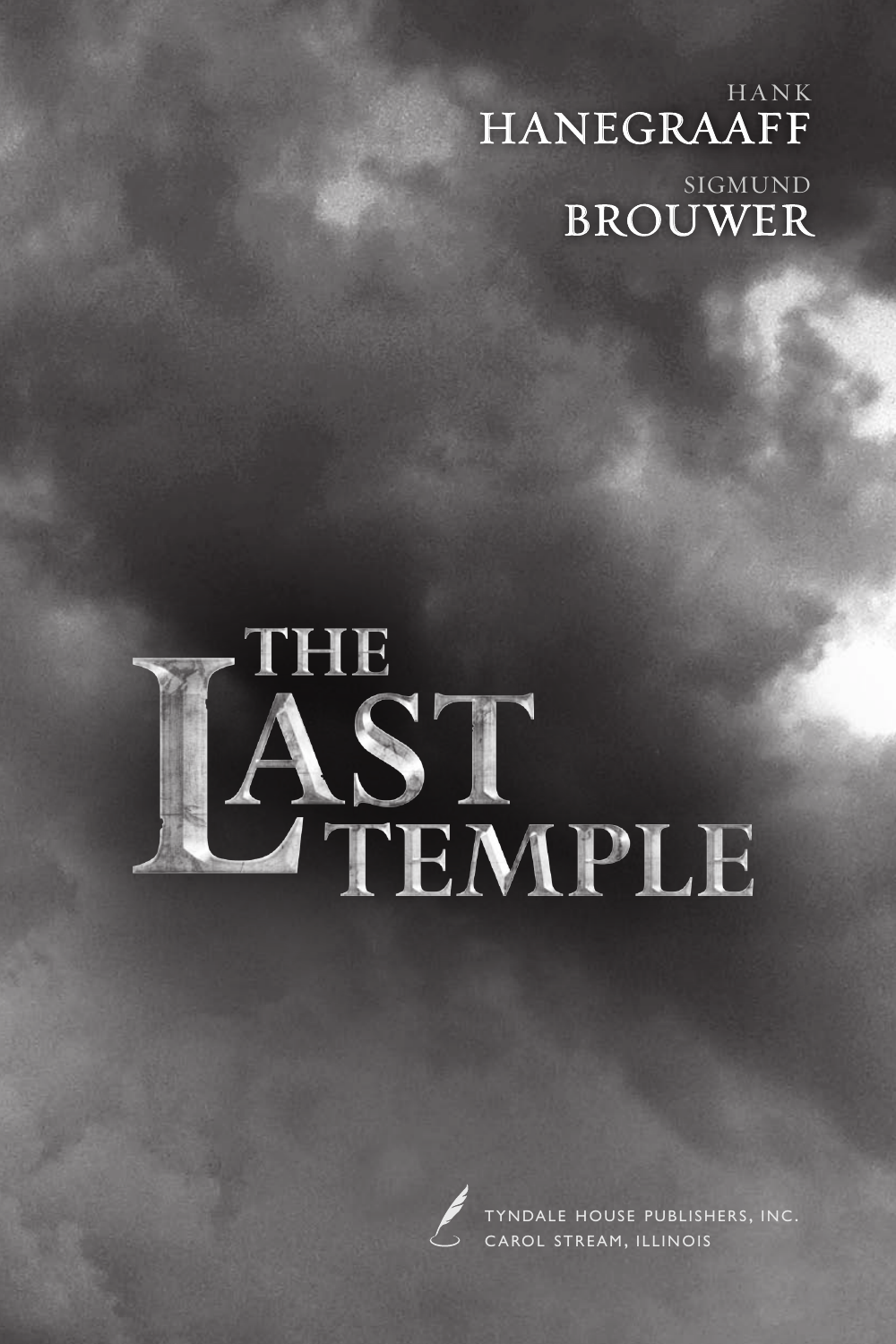Visit Tyndale online at www.tyndale.com.

For more information and resources, visit Hank Hanegraaff's Christian Research Institute online at www.equip.org.

Find Sigmund Brouwer online at www.sigmundbrouwer.com.

*TYNDALE* and Tyndale's quill logo are registered trademarks of Tyndale House Publishers, Inc.

*The Last Temple*

Copyright © 2012 by Hank Hanegraaff. All rights reserved.

Cover photograph of sky copyright © Masterfile Royalty Free. All rights reserved.

Cover photograph of sky copyright © Yarik Mishin/SXC. All rights reserved.

Cover photograph of man taken by Stephen Vosloo. Copyright © by Tyndale House Publishers, Inc. All rights reserved.

Cover photograph of glass copyright © Ivan Pernjakovic/iStockphoto. All rights reserved.

Photograph of gold shield copyright © Dusko Jovic/iStockphoto. All rights reserved.

Designed by Daniel Farrell

Scripture taken from the Holy Bible, *New International Version*, ® *NIV*. ® Copyright © 1973, 1978, 1984 by Biblica, Inc.TM Used by permission of Zondervan. All rights reserved worldwide. www.zondervan.com.

This novel is a work of fiction. With the exception of historical persons and facts as mentioned in the notes, names, characters, places, and incidents either are the product of the authors' imaginations or are used fictitiously. Any resemblance to actual events, locales, organizations, or persons in the present day is entirely coincidental and beyond the intent of either the authors or the publisher.

#### **Library of Congress Cataloging-in-Publication Data**

Hanegraaff, Hank. The last temple / Hank Hanegraaff, Sigmund Brouwer. p. cm. — (The last disciple ; 3) ISBN 978-0-8423-8446-9 (sc) 1. Bible. N.T. Revelation XIII—History of Biblical events—Fiction. 2. Rome— History—Civil War, 68-69—Fiction. 3. Church history—Primitive and early church, ca. 30-600—Fiction. 4. Rome—History—Nero, 54-68—Fiction. 5. End of the world— Fiction. I. Brouwer, Sigmund, date. II. Title. PS3608.A714L376 2012 813'.6—dc23 2012008612

Printed in the United States of America

|  |  | 18  17  16  15  14  13  12 |  |
|--|--|----------------------------|--|
|  |  | 7 6 5 4 3 2 1              |  |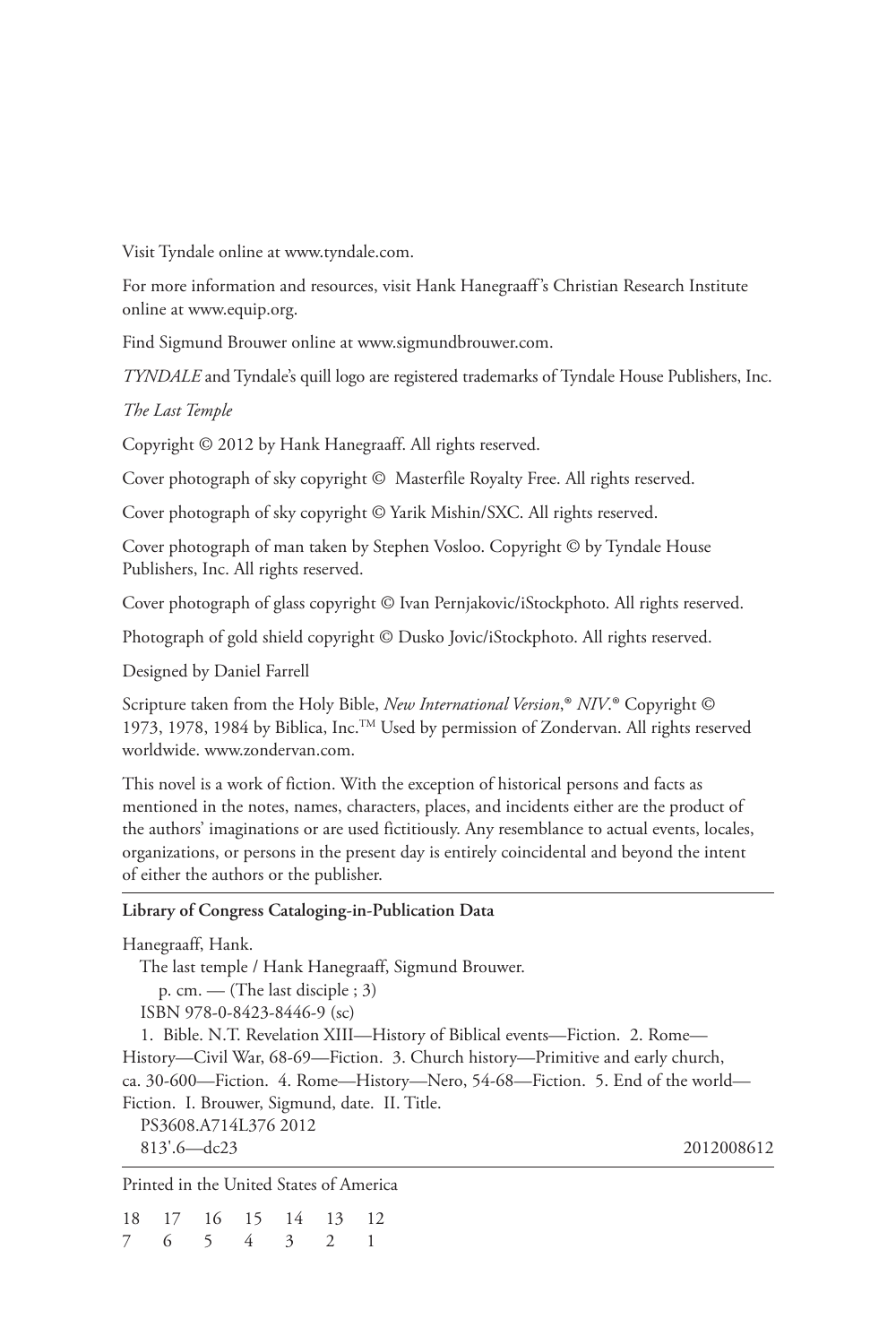### FEBRUARY, AD 67 CAESAREA

*Province of Judea*

 $\longrightarrow$   $\mathbf{L}$  -

*The beast was given a mouth to utter proud words and blasphemies and to exercise his authority for forty-two months. He opened his mouth to blaspheme God, and to slander his name and his dwelling place and those who live in heaven. He was given power to make war against the saints and to conquer them. And he was given authority over every tribe, people, language and nation. All inhabitants of the earth will worship the beast—all whose names have not been written in the book of life belonging to the Lamb that was slain from the creation of the world.*

 $REVELATION I3:5-8$ 

*From the Revelation, given to John on the island of Patmos in AD 63*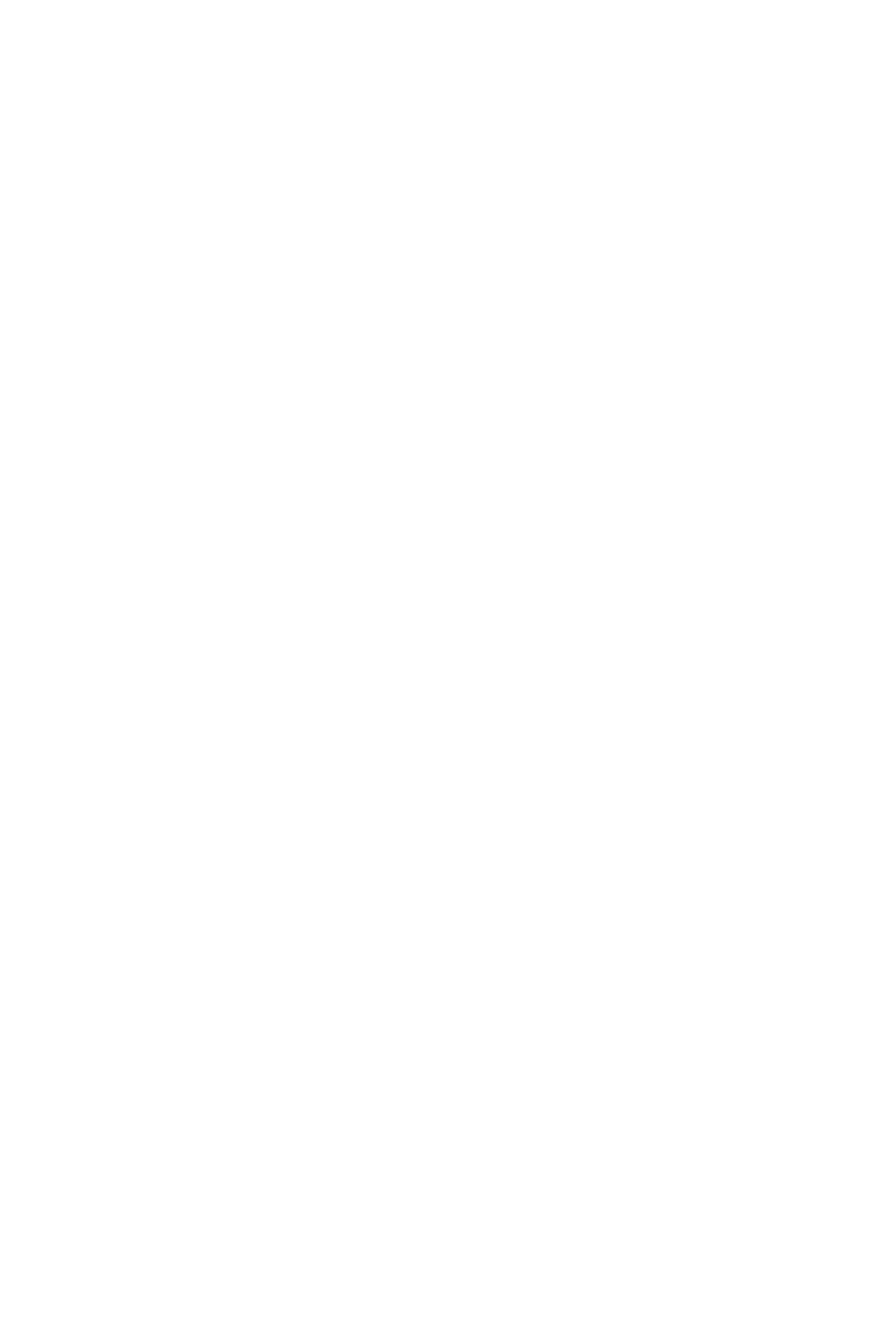## $SUNF$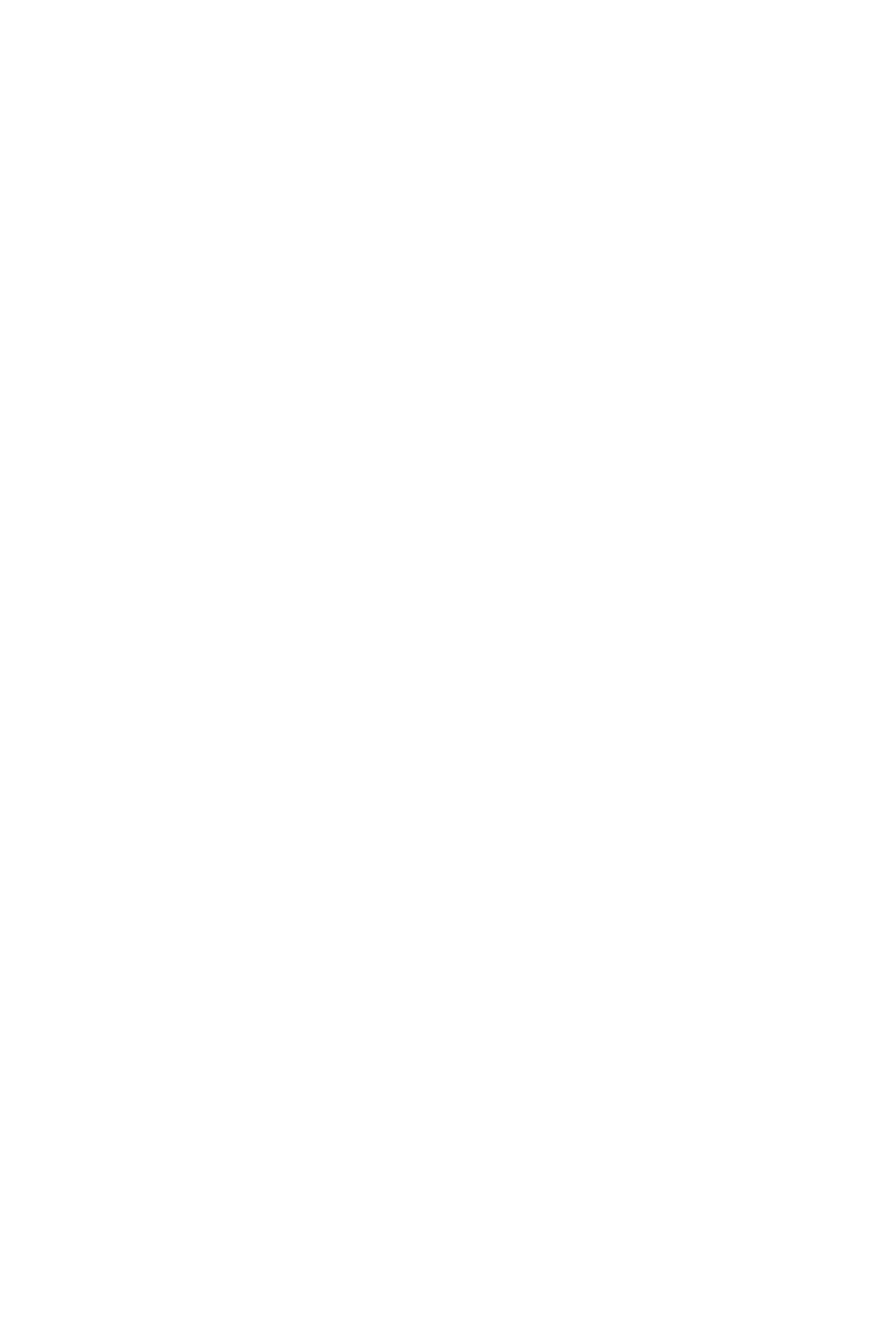### Hora Quarta

THE CROWDED MARKET SQUARE of Caesarea, in a city that was solidly a Roman possession, should not have been a place of danger. But a good soldier should always remain watchful. So later, in the early hours of the following dawn—before the first hammer blows descended on his helpless body as a result of his carelessness— Gallus Sergius Vitas would look back on what had happened and realize he had made his first mistake when he allowed irritation to overcome his habitual watchfulness.

He could not excuse the lapse, even though there were plenty of reasons to justify his irritation. Not the least were the fresh tattoo marks on his forehead that identified him as a slave, a criminal punished with bondage—a possession of the Beast named Nero. With these markings came a copper band on Vitas's wrist and the rough tunic of the new class of society to which he now belonged.

Since arriving in Caesarea months earlier, Vitas had posed as a slave to his brother, Damian, because that was his best protection as a fugitive from Nero. His tattoos were not from ink but from a paste made of the powdered leaves of the henna plant. They would not remain permanently. While the false markings were a symbol of hope, signifying Vitas's expectation that someday he would no longer be a fugitive but a free man again, in his heart Vitas felt this hope was a mere pretense. Each morning was an event that dulled his soul, for waking brought with it the ache that never seemed to lessen—knowledge of his wife's death.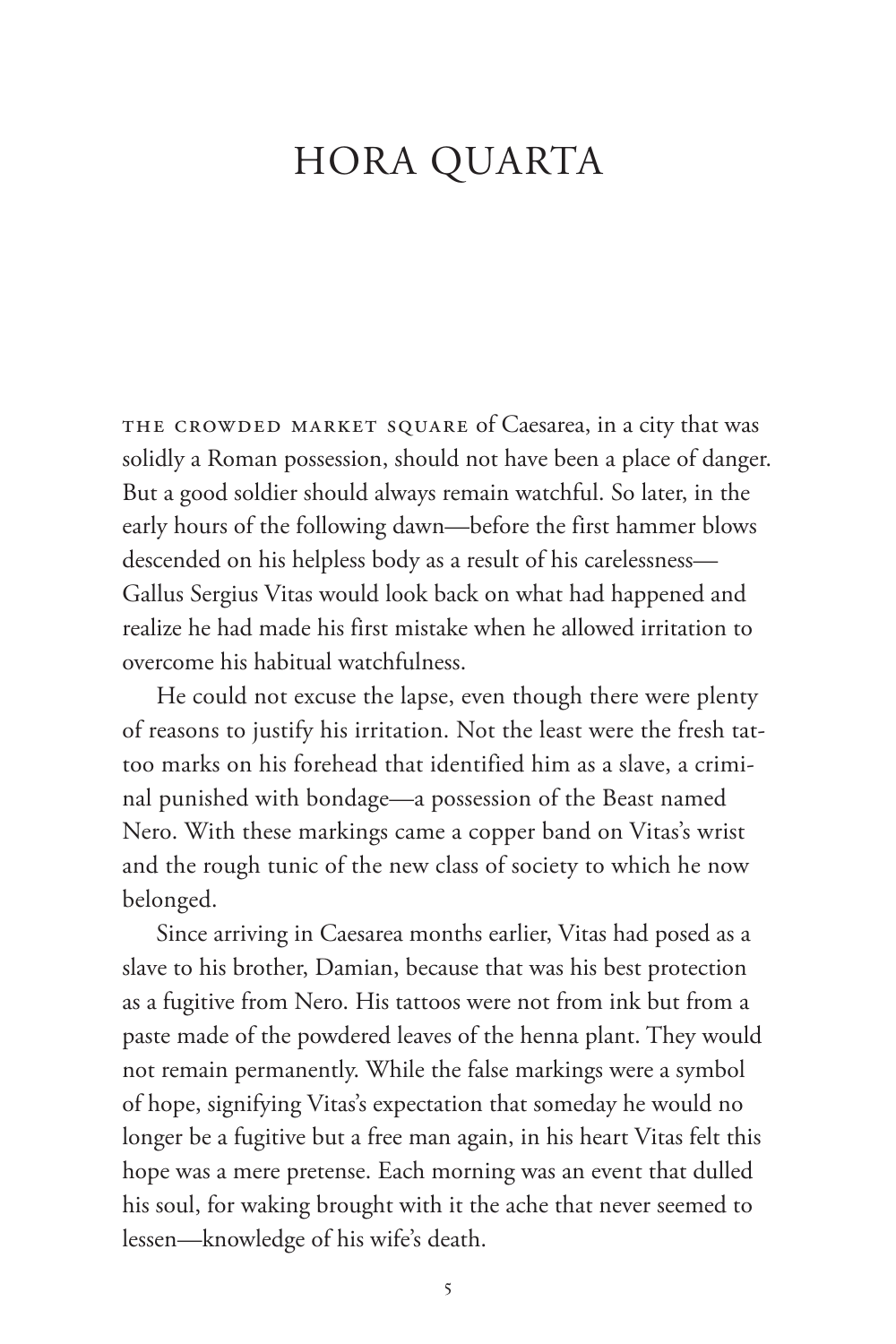Only recently, Damian had proposed that since Vitas was already perceived as a slave, there would be no harm in carrying the deception a step further. He had convinced Vitas to allow himself to be sold into servitude to the household of Gnaea Lartius Helva, the fiscal procurator of Judea. Damian, a slave hunter who had engaged Vitas to join Helva's household and spy on a domestic situation, had promised him it was only a temporary situation.

Vitas should have known better. Once he had agreed—with reluctance—to assume an identity as a slave named Novellus, Damian had promptly left for Jerusalem to find an old friend— Maglorius, who had been a renowned gladiator in Rome. Vitas guessed that Damian now probably spent his evenings on silk in Jerusalem, while Vitas slept on a filthy straw mattress each night, sharing cramped quarters—and fleas—with two other men who had not bathed in weeks, if not months. Vitas itched in places he'd never itched before, and for every flea he caught on his body and pinched with grim delight between the nails of his thumb and forefinger, there were scores more to replace it.

These were minor irritations, however; after he had survived a campaign in Britannia, nothing seemed worth complaint.

Just before the disastrous events in the Caesarean market unfolded, Vitas's major source of irritation was the woman his new master had assigned him to guard. Helva's wife, Dolabella. The mistress of the house rotated her bodyguards and, it was rumored, occasionally subjected them to her lascivious whims. But because her retinue numbered a dozen, she had yet to turn her attentions fully to Vitas.

Vitas had observed her closely and did not like what he saw. She was the sort of woman who relied heavily on her looks and was at an age where she had realized her looks would not remain eternal. For this day's visit to the governor, she had dyed her hair a blonde that verged on orange, donned the most luxurious clothing possible, and draped herself with pounds of jewelry, then set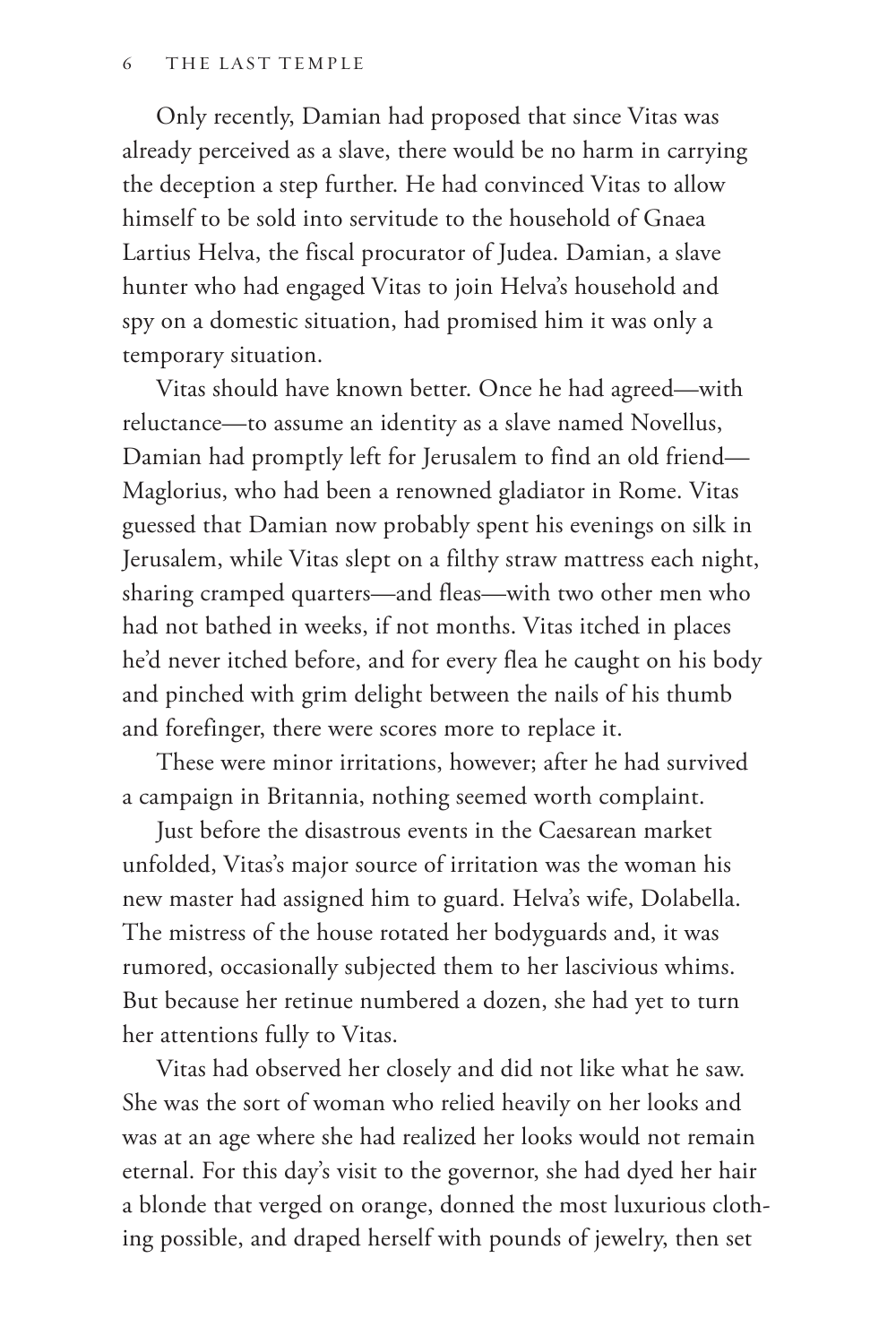out to enjoy a stroll through the market, grandly pretending she was just another Roman citizen.

In the marketplace, Vitas walked behind her with another slave, a monstrous mute named Jerome, at his right side, and two other slaves at his left. Like Vitas, Jerome had been assigned to this deception by Damian; unlike Vitas, Jerome truly was a slave and had belonged to Damian for years.

Dolabella's husband, Helva, hurrying ahead because of an urgent summons from the governor, was accompanied by half a dozen soldiers. Caesarea was not an area of unrest like Jerusalem, and the soldiers were mainly a show of prestige. The group formed a wedge that shoved aside the people at the entrance to the market.

As they made progress through the market, a trumpet sounded three times. Vitas had his mind on the synagogue beyond the market, and the noise of the trumpet barely registered on his consciousness. The smells of the market, however, were difficult to ignore.

The morning was ripe. In all senses. Perhaps in the hills, where an aqueduct fed water to Caesarea from Mount Carmel across the fertile plains, the growing strength of the sun would be welcome, as a breeze moved among the green vines. Here, in the market, where the buildings trapped the heat and the smells, the mixture of camel dung and fish and fly-speckled goat carcasses was strong enough to overpower even Dolabella's perfume.

She stopped abruptly, pushing aside a boy who was waving a branch above a skinned lamb to keep it clear of flies.

"I want that!" she shouted at her husband.

Helva stopped too. He had to raise his voice above the noise of the market. "The governor expects us. We can't be late."

"That porcelain dish!" She pointed past the boy at an old woman in a formless dark dress, rocking back and forth on her heels in front of a set of plates and cups arranged on an old blanket. "I want it."

"We must keep moving," her husband answered.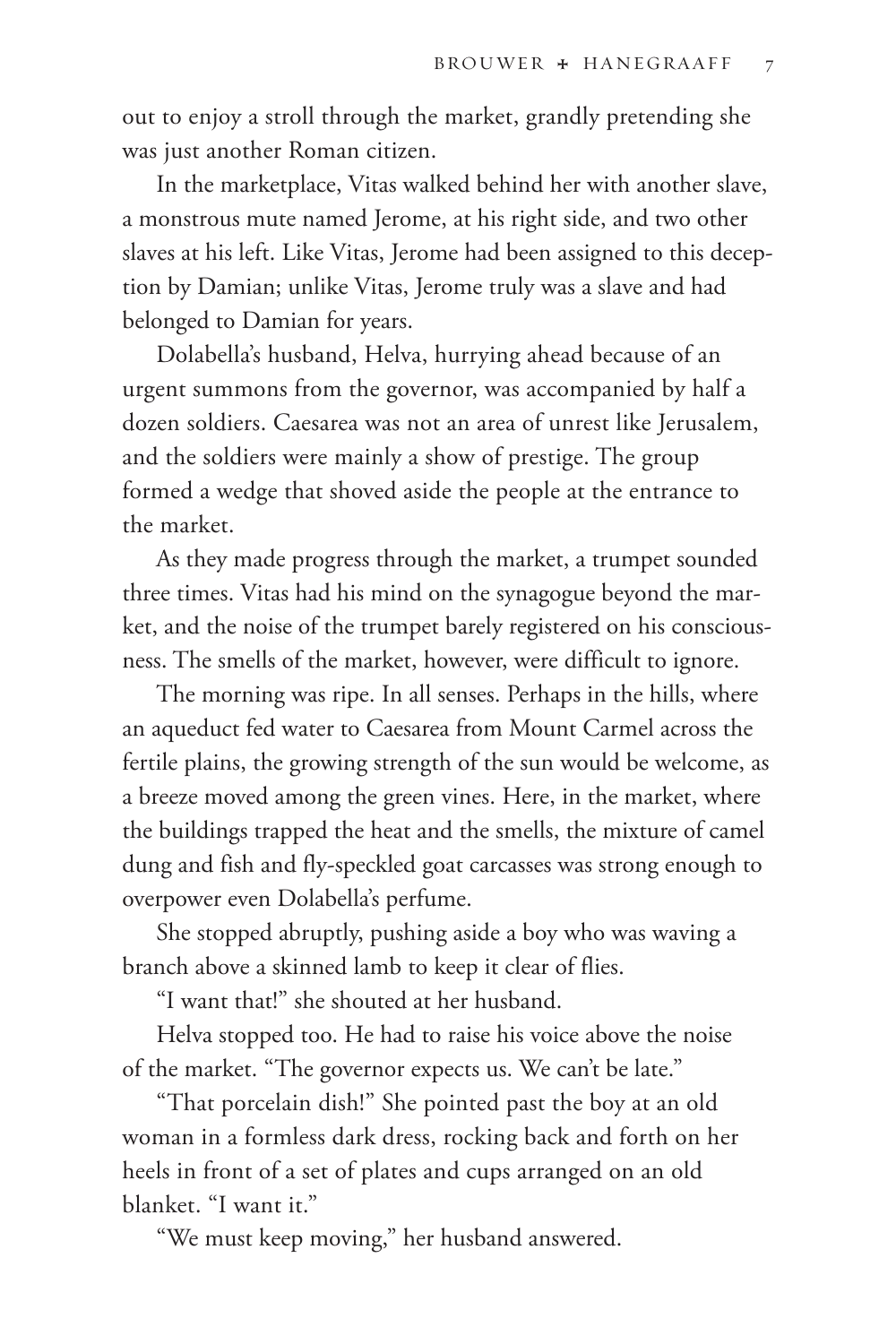"Then you keep moving," she said. "I want this, and I want it now. Continue without me, and I will catch up."

She did not say "*we* will catch up," although Vitas and Jerome and the two other slaves assigned to attend her made it a group of five. Slaves were objects; it would be ridiculous for their mistress to speak as if they were somehow with her.

Helva gave a wave of frustration, his face displaying a universal look of impatience and helpless exasperation. Then he walked away, flanked by his soldiers.

"How much?" Dolabella demanded of the old woman.

The old woman's reply was barely audible as she named a price.

"What?" Hands on her hips, Dolabella projected outrage. "Robbery."

Unlike most slaves, Vitas had a sense of the value of fine objects. In another lifetime, he'd accumulated more than his share, only to have his entire estate confiscated by Nero. He knew the old woman's request was anything but robbery.

"It is the last of our household," the woman said. "I need the money to—"

"Save your lies," Dolabella snapped at the old woman, then cocked her head. "Your accent. You're a Jew. Here, in the market. I should have you arrested."

"My entire family was killed during the riots," the old woman said. "My home taken. Please. This is all that I could rescue. I need to sell it to survive."

The riots had taken place months ago, in the fall, just before Vitas had arrived in Caesarea with Damian and Jerome. Vitas well knew what had happened. A dispute between Greeks and Jews over a building project near the synagogue had festered, then erupted because of the former governor's incompetence and greed. Twenty thousand Jews had been slaughtered in the city, triggering rebellion all across Judea. Jerusalem had rebelled against Rome and was in the hands of the Jews. Then came the formal declaration of the empire's war against Judea. Rome had two legions in Ptolemais.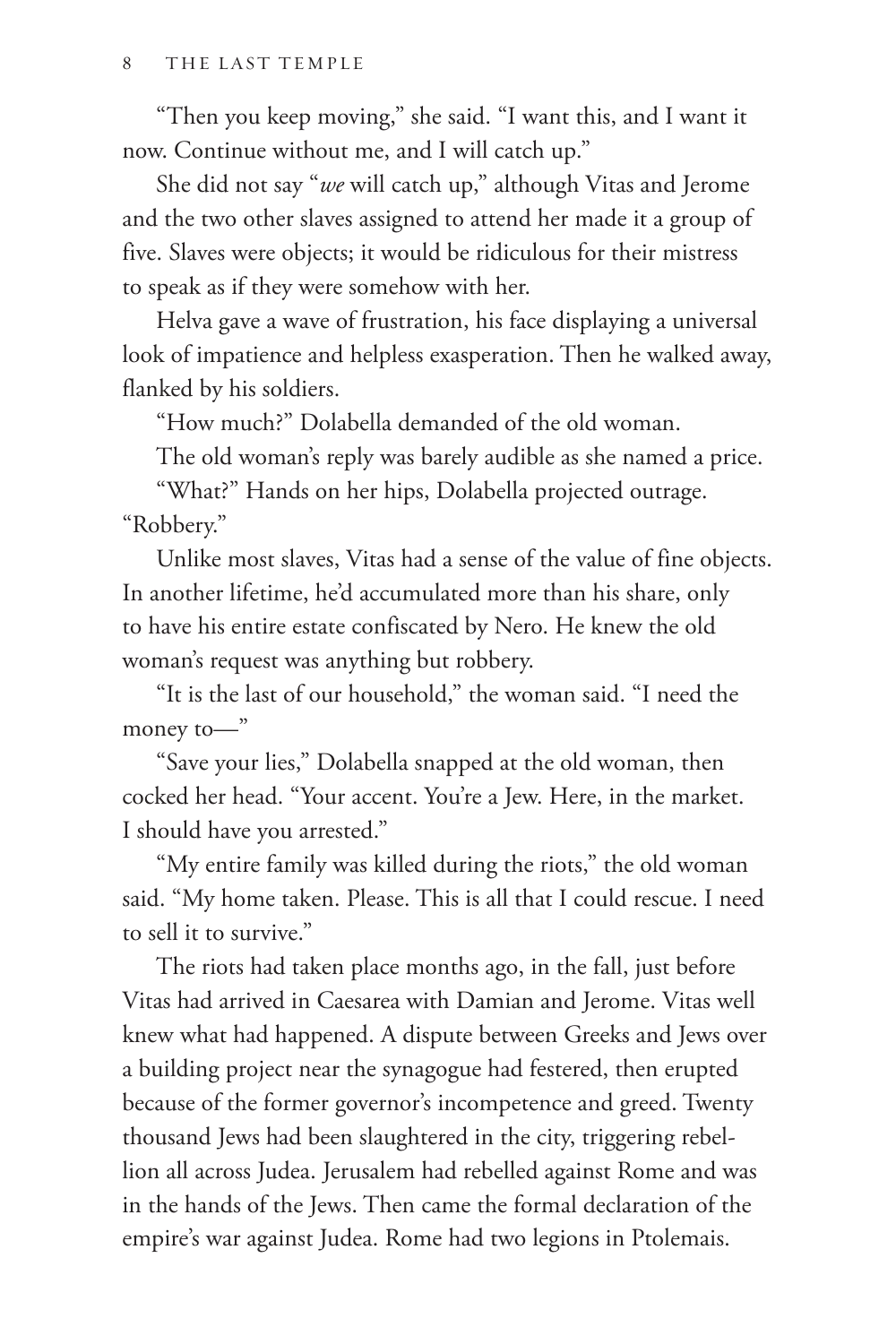Vitas had heard that the Fifteenth Legion was on the way from Alexandria to add to the buildup of military power; the news reminded him of all he had lost through Nero's persecution.

"I said, save your lies. This is my offer." Dolabella named a sum that was one-tenth of what the old woman had requested. Then Dolabella noticed that Vitas was frowning. "Is this your business?" she demanded.

Vitas stared at the ground. He should not have given any indication that he'd been listening. But seeing the old woman had awakened what was never far from his thoughts. Memories of his wife. A Jew. Murdered by Nero. If only his estate were all that Nero had taken from Vitas.

A blow struck his face. Dolabella had slapped him. "I asked you a question!"

Vitas lifted his eyes again to Dolabella, whose cheeks were tightened with rage, exposing the wrinkles at the corners of her eyes that she was so desperate to hide with makeup.

"It is not my business," Vitas said.

"Make sure it remains that way." Dolabella leaned forward, grabbed the old woman's hair, and yanked her to her feet. "Jew, perhaps you should just give me the dishes. I won't tell the authorities about you."

Vitas stepped forward and grasped Dolabella's wrist. "Let go of this poor woman."

"What? You defy me? I shall have you crucified."

Vitas doubted that. The household had paid too much to acquire him and Jerome. Helva would not allow execution. Vitas did expect punishment for this, but he guessed it would be a token effort to satisfy Dolabella's pride.

"Let go," Vitas repeated to Dolabella. "Now."

She must have seen the cold resolution in his eyes. Heard in his voice the iron of a man long accustomed to giving orders.

She dropped the old woman's wrist and glared at Vitas. This, Vitas realized later, became the moment where irritation